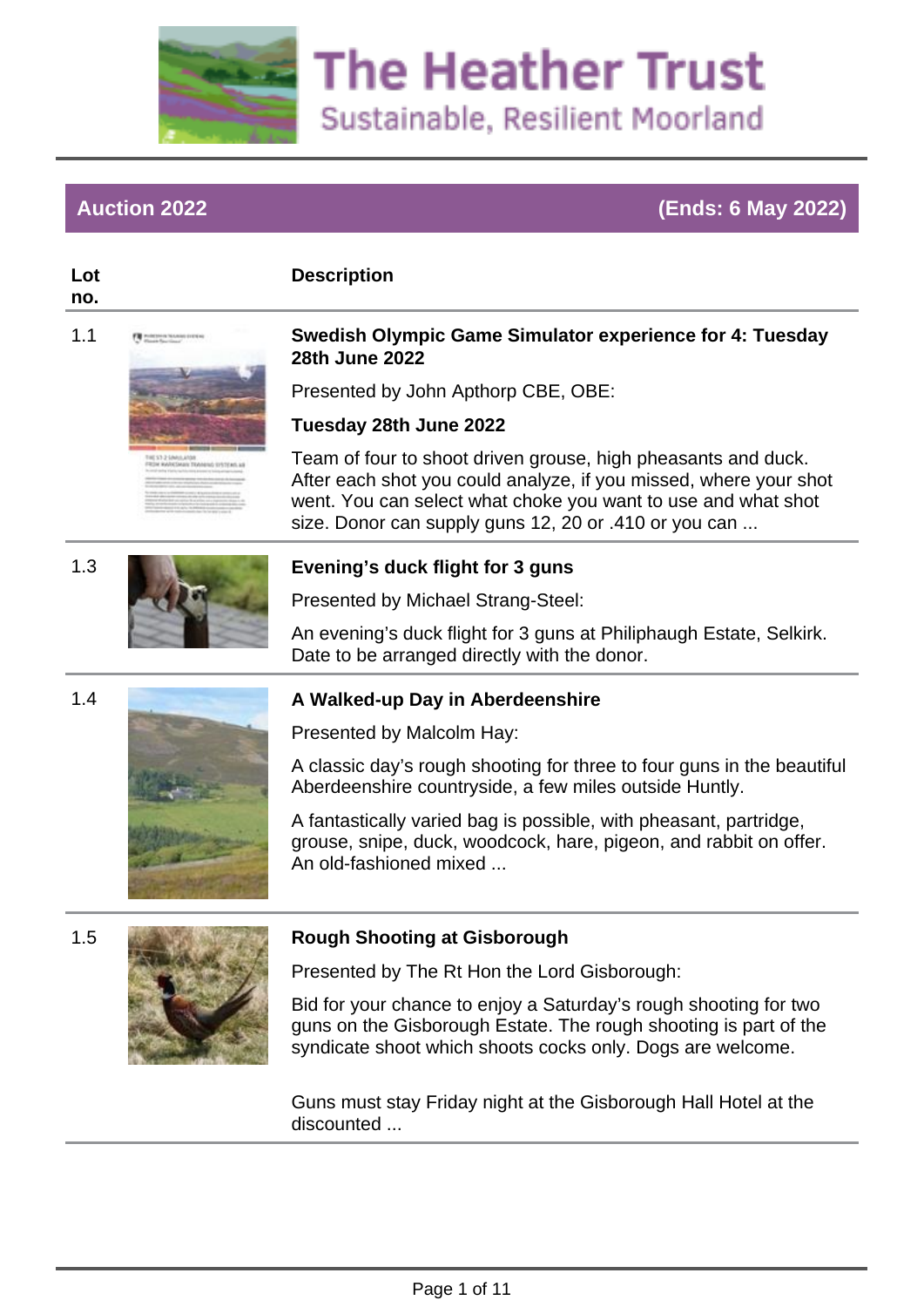

# **Lot**

**no.**



## 1.6 **An evening's duck flighting for 2 guns in Wensleydale**

Presented by AT Thornton-Berry:

An evening's duck flighting for 2 guns to be taken October /November on mutually convenient day in Wensleydale N.Yorks.

Lunch will be provided beforehand at award winning Berrys Café, curtesy of AT Thornton-Berry.



#### 2.1 **Red or Sika Hind Stalking in Easter Ross**

Presented by Mr & Mrs Ian Duncan, Kildermorie:

One day's accompanied hind stalking for two rifles on Kildermorie Estate, a traditional Scottish Highland Estate in Easter Ross.

Included is self-catered accommodation for one night for two people, on the Estate, in May Cottage.

Whether you are new to stalking, ...

#### 2.2 **Hind stalking on Dunlossit Estate**

Presented by Dunlossit Estate:

2 days hind stalking for 1 rifle on Dunlossit Estate, Isle of Islay during the 2022-23 season.



#### 2.3 **Morning or evening stalk for either Fallow does or roe doe (winner's choice)**

Presented by Roy Fishwick:

The winning bidder will be given the choice of either:

Morning or evening stalk for Fallow does

Woodland stalking in the N Yorks hills. An accompanied stalk to get one or more fallow does in the 2022/23 season. This will better suit an experienced stalker as opportunities in ...



#### 2.4 **A day's roe deer stalking, Edinglassie**

Presented by Malcolm Hay:

A day's roe deer stalking on Edinglassie Estate, a few miles outside Huntly in the Aberdeenshire countryside.

If required, self-catering accommodation is available by separate negotiation with the donor.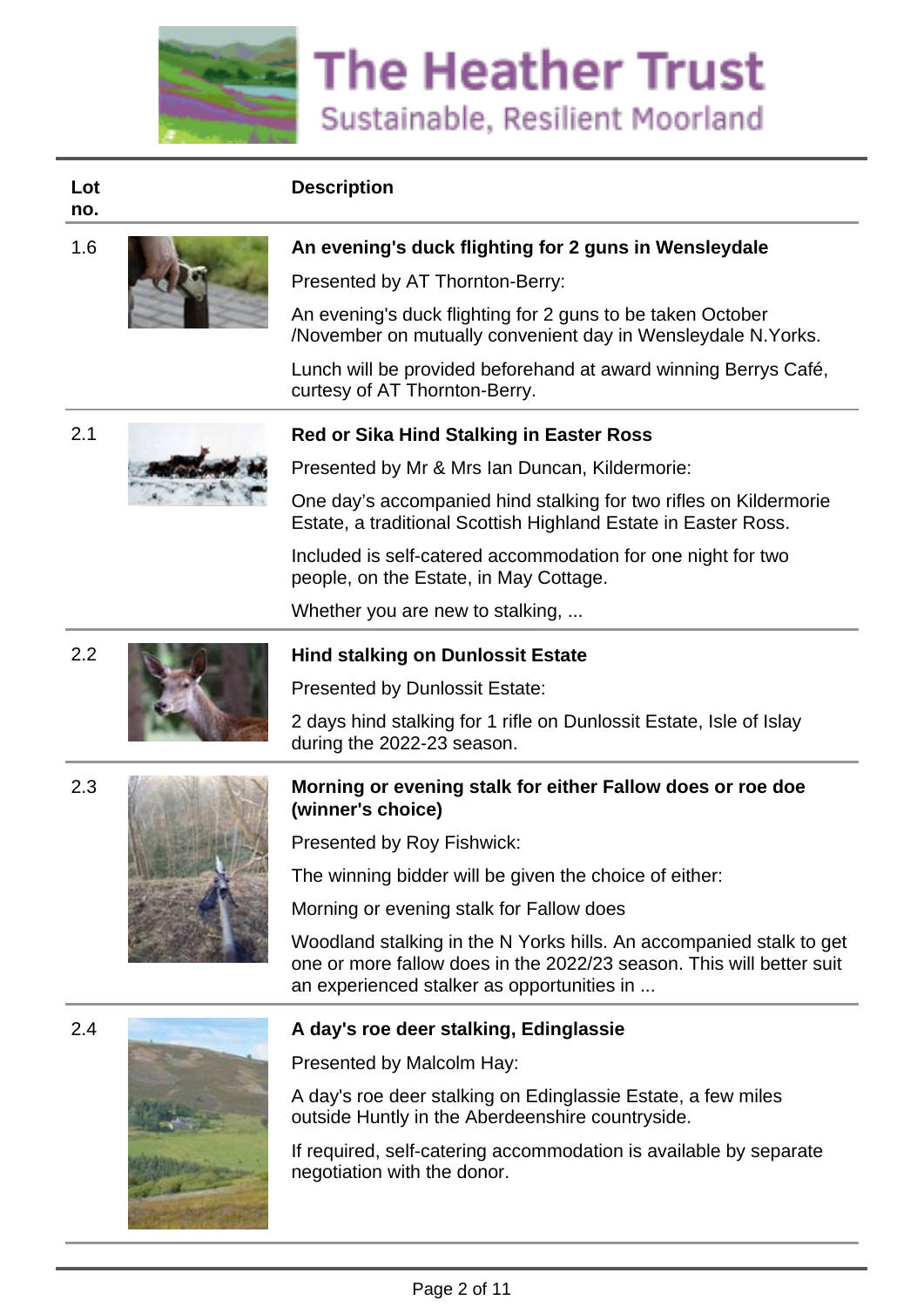

**Lot no.**



#### 2.5 **Red Hind Stalking at Ballogie**

Presented by Ballogie Estate:

One day's hind or doe stalking for one rifle on the beautiful Ballogie Estate in Deeside, Aberdeenshire. The Estate Stalker will accompany the rifle. There is no limit on numbers of hinds or doe shot.

Rifle to provide own refreshments. The Estate can provide an accommodation ...

## 2.6 **Roe Doe Stalking College Valley**

Presented by College Valley Estate:

One day's roe doe stalking on College Valley Estate. Date by arrangement with the donor.



Presented by Atholl Estates:

One day's red hind stalking on part of the Atholl Estate, one of Scotland's best known Highland estates. Extending to over 145,000 acres, the estate is divided into five sporting beats, each of which offers a different mix of sport and scenery.

The red hind stalking is part ...



#### 2.8 **2 days' hind stalking for 2 rifles with 3 nights' accommodation at Pait & W Monar Estate, Wester Ross**

Presented by Nick Jones:

2 days' hind stalking for 2 rifles with 3 nights' accommodation at Pait and West Monar Estate, Wester Ross.

The Estate is both off road and off grid and lies at the western end of Glen Strathfarrar with access by landing craft 5 miles across Loch Monar. The ground is highland ...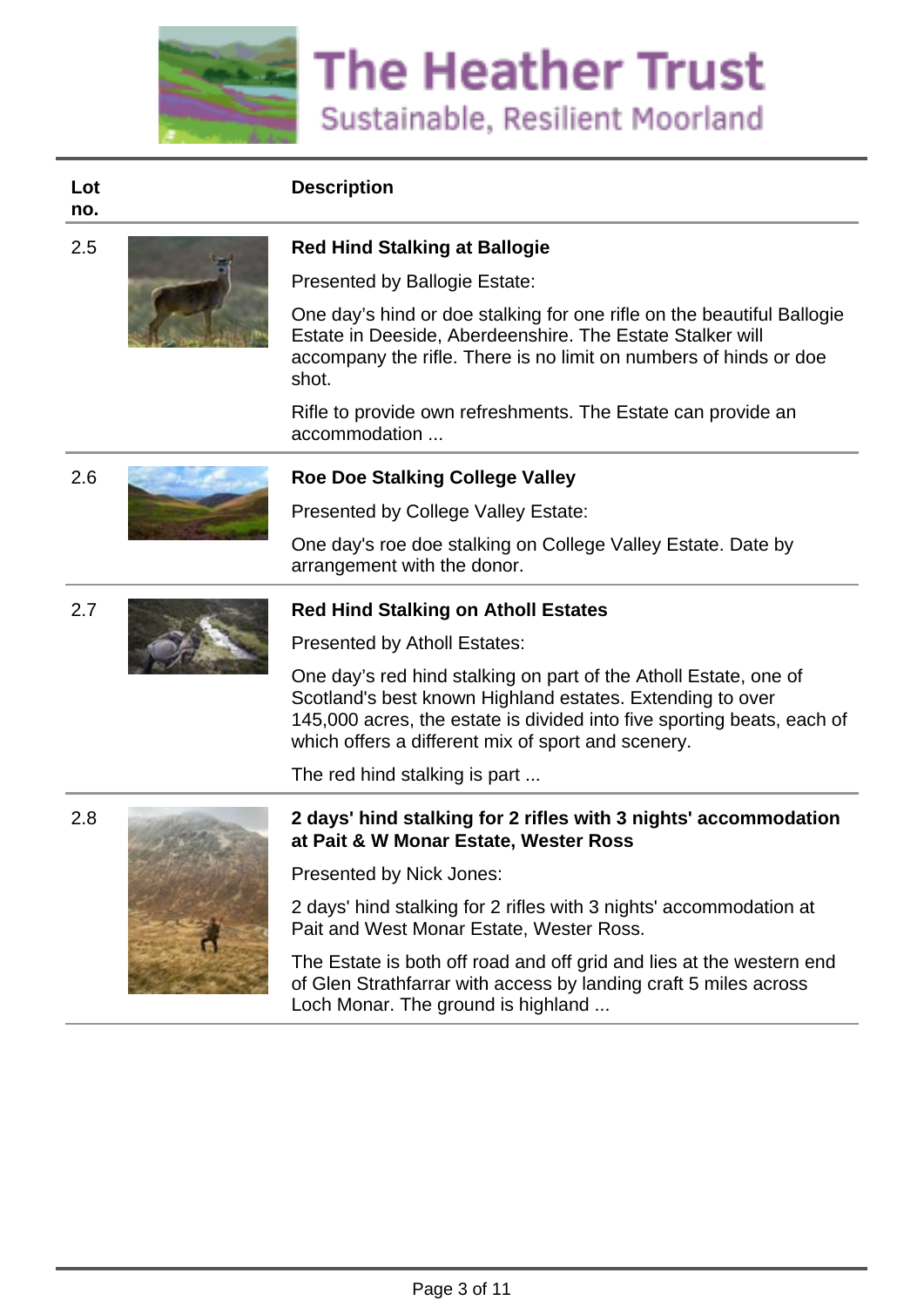

#### **Lot no.**



Presented by Anne Gray (Director Scotland, Heather Trust), Tweedhill and College Valley Estate:

For two people who enjoy the thrill of a challenge but at a more leisurely pace, take on a relaxed macnab over the August bank holiday weekend -

1 day at **Tweedhill** to catch a salmon (Saturday 27th August)

1 ...



#### 4.1 **A week in Haddington House Apartments during summer 2022**

Presented by Fairfax and Lucy Luxmoore:

A week in Napier Studio in Haddington House Apartments during the summer of 2022.

Haddington House Apartments are the ideal choice for self-catering accomodation in Plymouth, Devon.

They are located at 42 Haddington Road, PL2 1RR, just above the Torpoint Ferry. This ...



## 4.2 **One night B&B at the Watchman Hotel, East Lothian**

Presented by Paul Chapman:

One night, two people, B&B basis. Valid for 6 months but excluding major sporting events and subject to availability and by arrangement with the hotel.





#### 4.3 **1 night stay for 2, Hotel Eilean Iarmain**

Presented by Lucilla Noble, Fearann Eilean Iarmain, the Isle of Skye:

Hotel Eilean Iarmain is situated in an idyllic picturesque bay in the south of the Isle of Skye with magnificent views over the Sound of Sleat and the distant hills of Knoydart. A traditional 16-bedroom hotel of unique charm and character, ...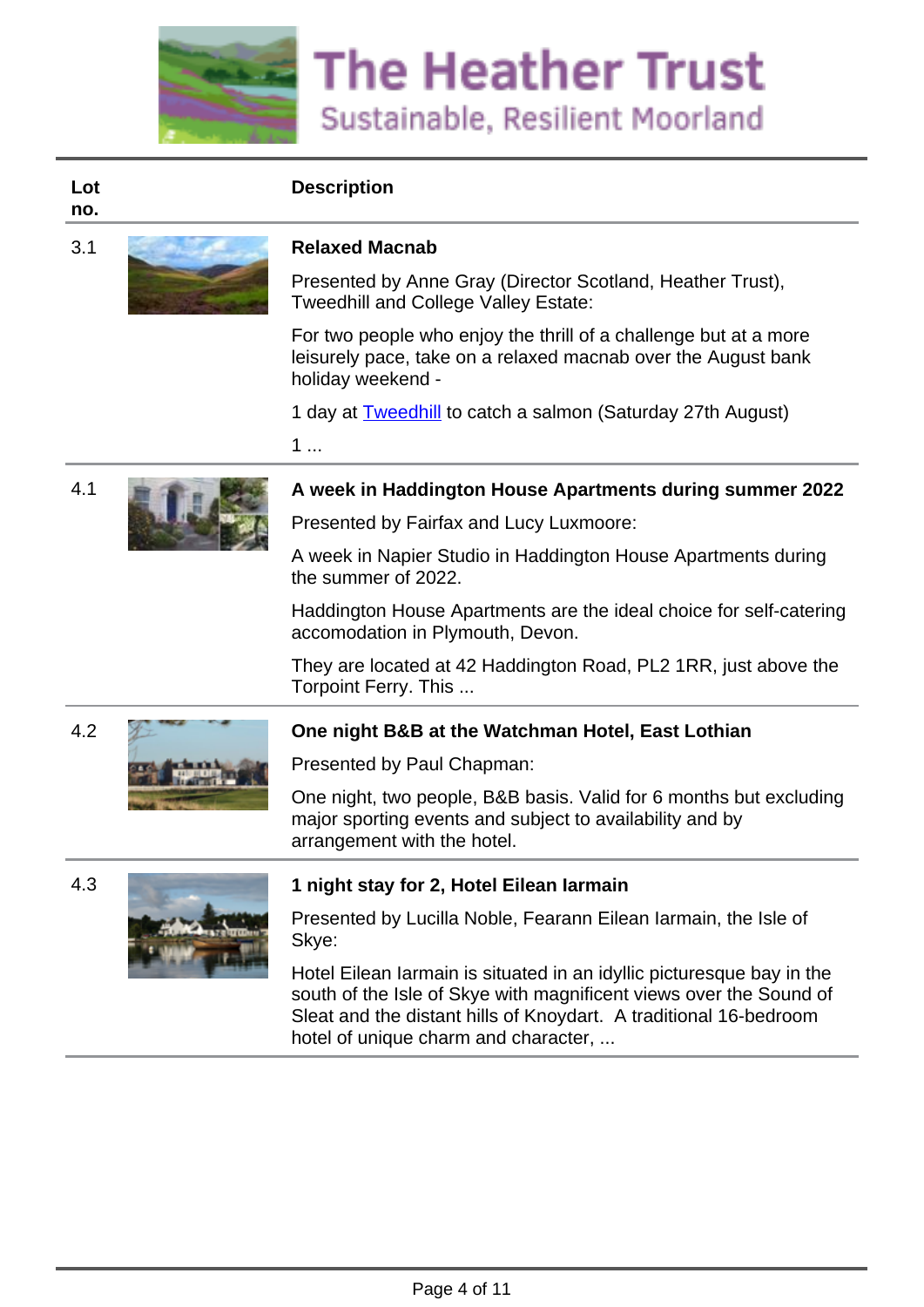

**Lot no.**



#### 4.4 **Family Trip to a Deer Farm**

Presented by Glenmuick Estate:

2 nights' accommodation for 2 adults and 2 children and a morning (1-3 hours) feeding deer with our keeper who will talk about the deer farm and the deer.

The accommodation will be in one of the Estate's 4 bedroomed cottages (either Antlers or Gardener's Cottage) that sleeps ...





#### 4.5 **3 night's self-catering accommodation in the Mews Flat on Dalswinton Estate including two day's fishing for 4 rods on the river Nith**

Presented by Mr and Mrs Landale:

3 night's self-catering accommodation in the Mews Flat on Dalswinton Estate including two day's fishing for 4 rods on the river Nith.

For details regarding Dalswinton Estate, please visit: http://www. dalswintonestate.co.uk/

For information on the Mews Flat, please visit: ...



## 4.6 **A week in Aydon Castle Cottage, Corbridge, Northumberland**

Presented by Sir Hugh Blackett, Matfen Estates:

Enjoy the week beginning Friday 30th September in Aydon Castle Cottage. A two bedroom holiday cottage near Corbridge, Northumberland.

"A hidden gem, hugged by a lush woodland setting and the elegant fortifications of 13th Century Aydon Castle, this will ...



#### 5.1 **An animal head portrait in oil by artist Flora Blackett**

Presented by Flora Blackett:

Website: [www.florablackett.com](http://www.florablackett.com)

An oil portrait of an animal of your choosing by acclaimed artist Flora Blackett.

"Born in 1978 in South west Scotland, Flora Blackett trained for 4 years at the prestigious Charles H Cecil studio in Florence, Italy.

As well as portraits, she is ...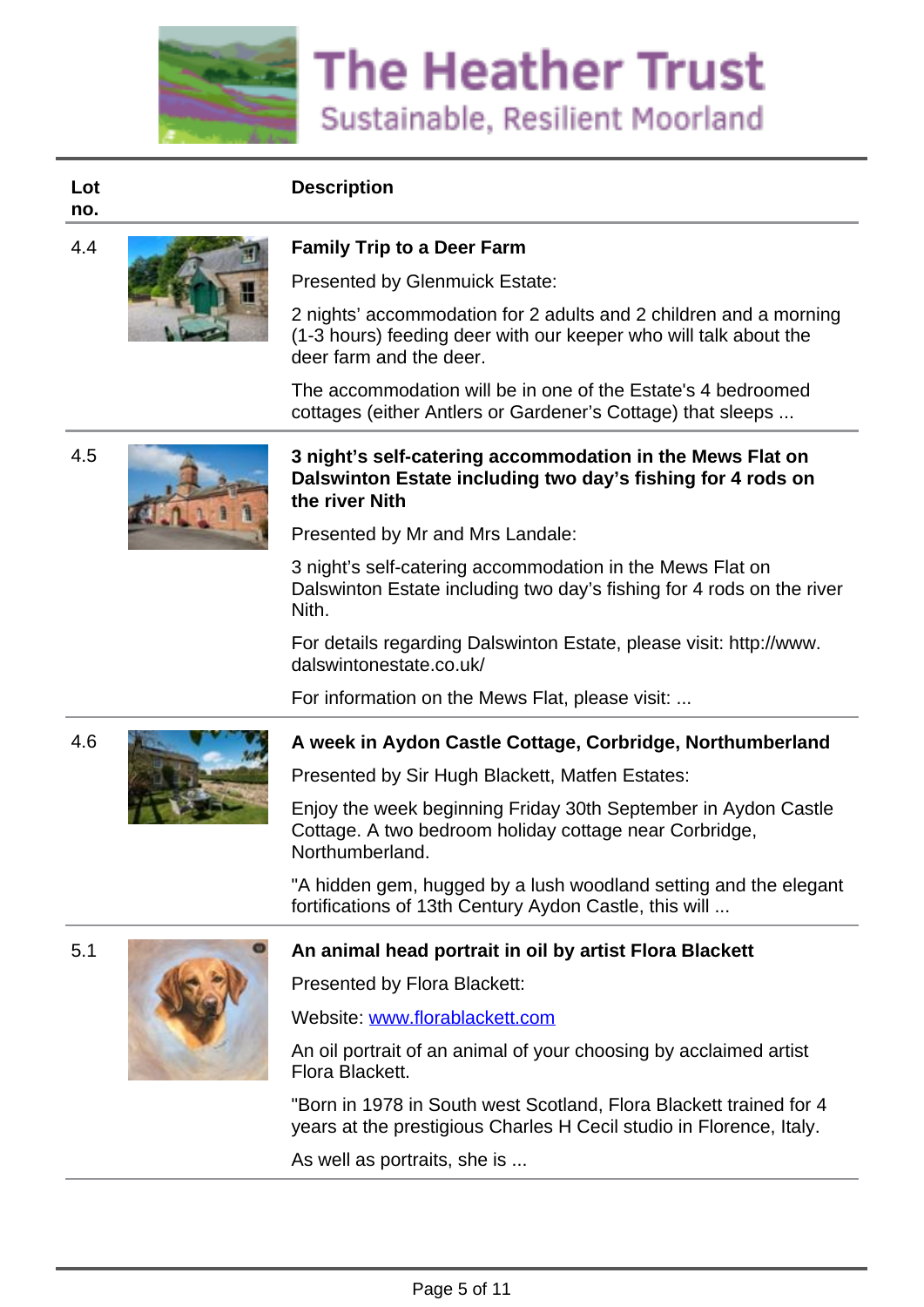

#### **Lot no.**



#### 5.2 **Tracks and signs of the birds of Britain and Europe - signed**  $\star$  Tracks copy **copy**

Presented by Professor Roy Brown:

A signed copy of Tracks and signs of the birds of Britain and Europe (Bloomsbury Naturalist, 2021 Edition)

"Tracks & Signs of the Birds of Britain and Europe contains a wealth of fascinating material for any field naturalist.

This unique guide enables the reader to find, ...

5.3 **The Grouse in Health and Disease - 1912**

Presented by Heather Gow:

1912 edition of Grouse in Health and Disease.

UK delivery provided by the donor.

## 5.4 **Rodger McPhail: An artist by Nature**

Presented by Quiller Publishing: Rodger McPhail: An artist by Nature (coffee table book). UK delivery provided by the donor.



# 6.1 **25kg bag of daffodil bulbs**

Presented by David MacRobert: 25kg bag of daffodil bulbs.



Presented by Luise Janniche:

Durasoft Tuffies Nest with a Luxury Fleece cover. Small, Medium, Large or Extra Large.

Delivery only to UK mainland.

Colours and sizes to be determined by the buyer.

[https://www.tuffies.co.uk/item/17/Nest-dog-beds-and-covers/The-](https://www.tuffies.co.uk/item/17/Nest-dog-beds-and-covers/The-Durasoft-Nest-with-Luxury-Fleece.html)[Durasoft-Nest-with-Luxury-Fleece.html](https://www.tuffies.co.uk/item/17/Nest-dog-beds-and-covers/The-Durasoft-Nest-with-Luxury-Fleece.html)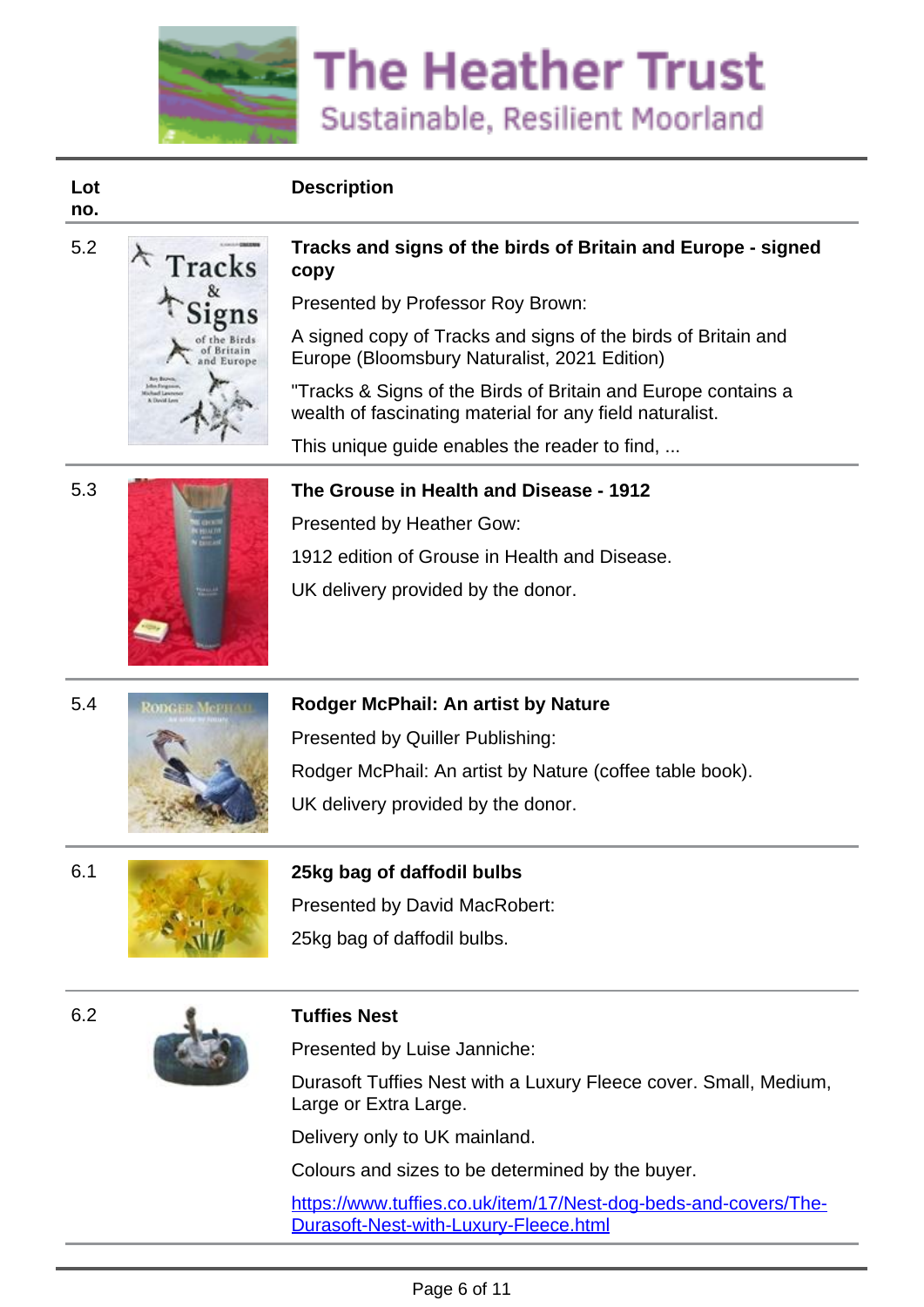

**Lot no.**



#### 6.3 **Two pairs of Long Alpaca Country Socks**

Presented by Mrs Sandra Morton:

A great chance to bid for two pairs of lovely country socks in Sedge Green and Burnt Orange.

The perfect country socks for Wellington boots, these fabulous knee length socks are ribbed with an in-built cushioned sole and hand linked toe seams for extra comfort.

They are ...



#### 6.4 **A box of Hebridean Lamb**

Presented by Mrs Jean Howman:

The Hebridean lambs are raised on Borland Farm, Glenshee, Perthshire and processed in Abernethy.

The rare breed Hebridean Lamb has a distinctly unique flavor and has been described as the finest tasting lamb you can have.

1 box of whole Hebridean Lamb contains:

- 2 Boned and ...



#### 6.5 **A pair of 12 bore Snap-caps**

Presented by Alec Swan:

A pair of 12 bore Snap-caps, which are hand made and engraved to the highest standard.

The bodies will be made of either Buffalo Horn or an exotic and figured wood of the buyers choice ~ usually Ebony or Wild Olive wood or Spalted Box.

The caps will be of Brass and engraved with ...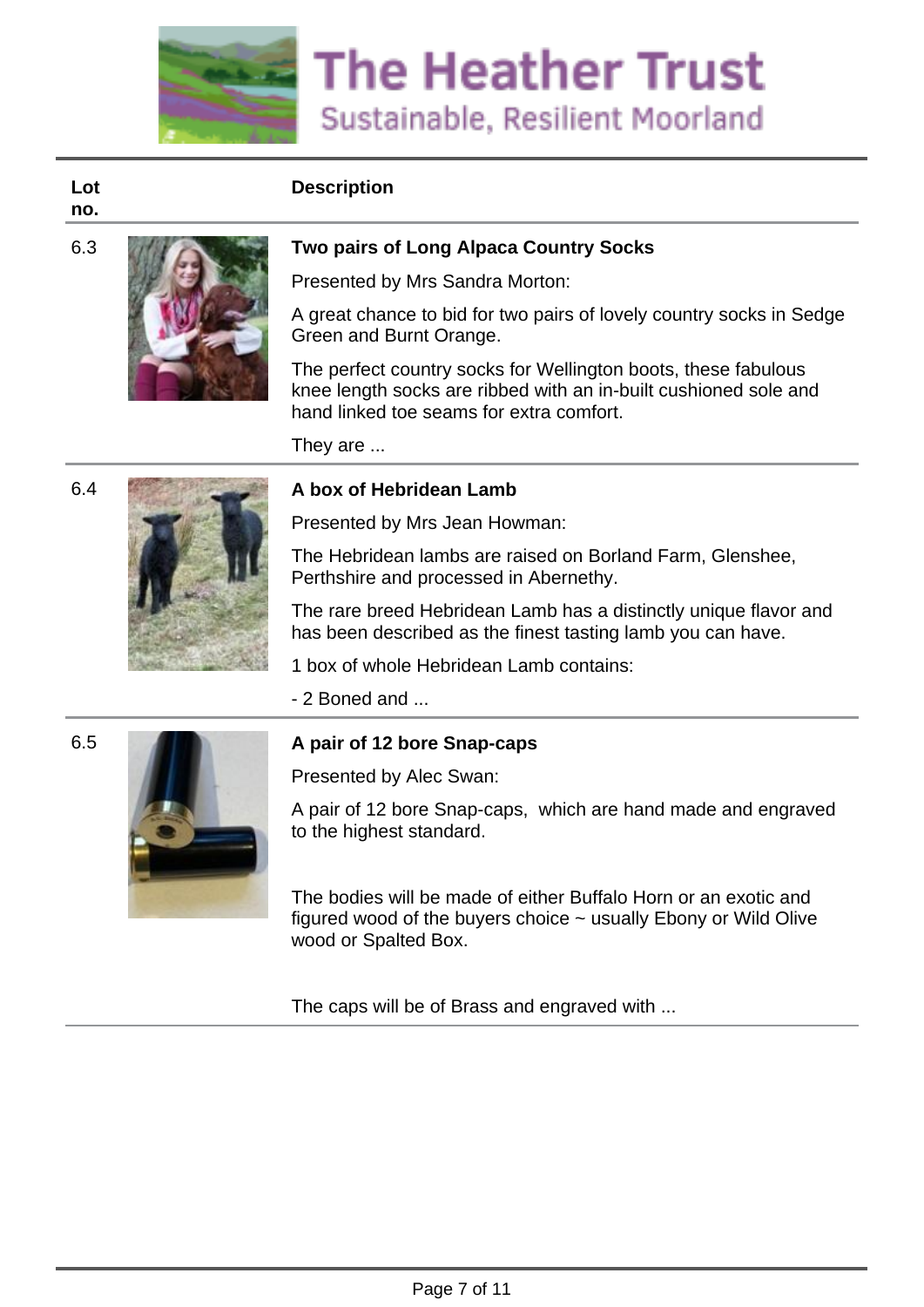

**Lot no.**



#### 6.6 **A pair of 20 bore Snap-caps**

Presented by Alec Swan:

A pair of 20 bore Snap-caps, which are hand made and engraved to the highest standard.

The bodies will be made of either Buffalo Horn or an exotic and figured wood of the buyers choice ~ usually Ebony or Wild Olive wood or Spalted Box.

The caps will be of Brass and engraved with ...



#### 6.7 **Caspian Caviar House Selection Caviar £250g**

Presented by Angus Collingwood-Cameron:

Caspian Caviar House Selection Caviar £250g

"HOUSE SELECTION 250g

It may be tempting to lament the decline of wild caviar, but instead lets celebrate the rise of sturgeon farming and the improvement in skills and farming techniques. Without such an improvement, it ...



#### 7.1 **Salmon Fishing on the River Tweed (Birgham Dub)**

Presented by The Rt Hon the Earl of Home KT CVO CBE:

Birgham Dub consists of 1 mile of double bank fishing and is a 2 rod, 2 boat beat, with two full time boatmen.

The Dub has a wide variety of pools and streams for both high and low water conditions. Not only the Dub with its pools named the Corbie, ...





#### 7.2 **2 days' fishing for 3 rods on the Edzell beat of the River Northesk**

Presented by The Earl of Dalhousie, Website: [www.](http://www.dalhousieestates.co.uk:) [dalhousieestates.co.uk:](http://www.dalhousieestates.co.uk:)

Fishing is let over the Upper and Lower Beats of the Edzell Water (West Bank only) on the River North Esk. The middle beat is not included. There are ten named pools. The upper beat extends from below the Gannochy Bridge on the ...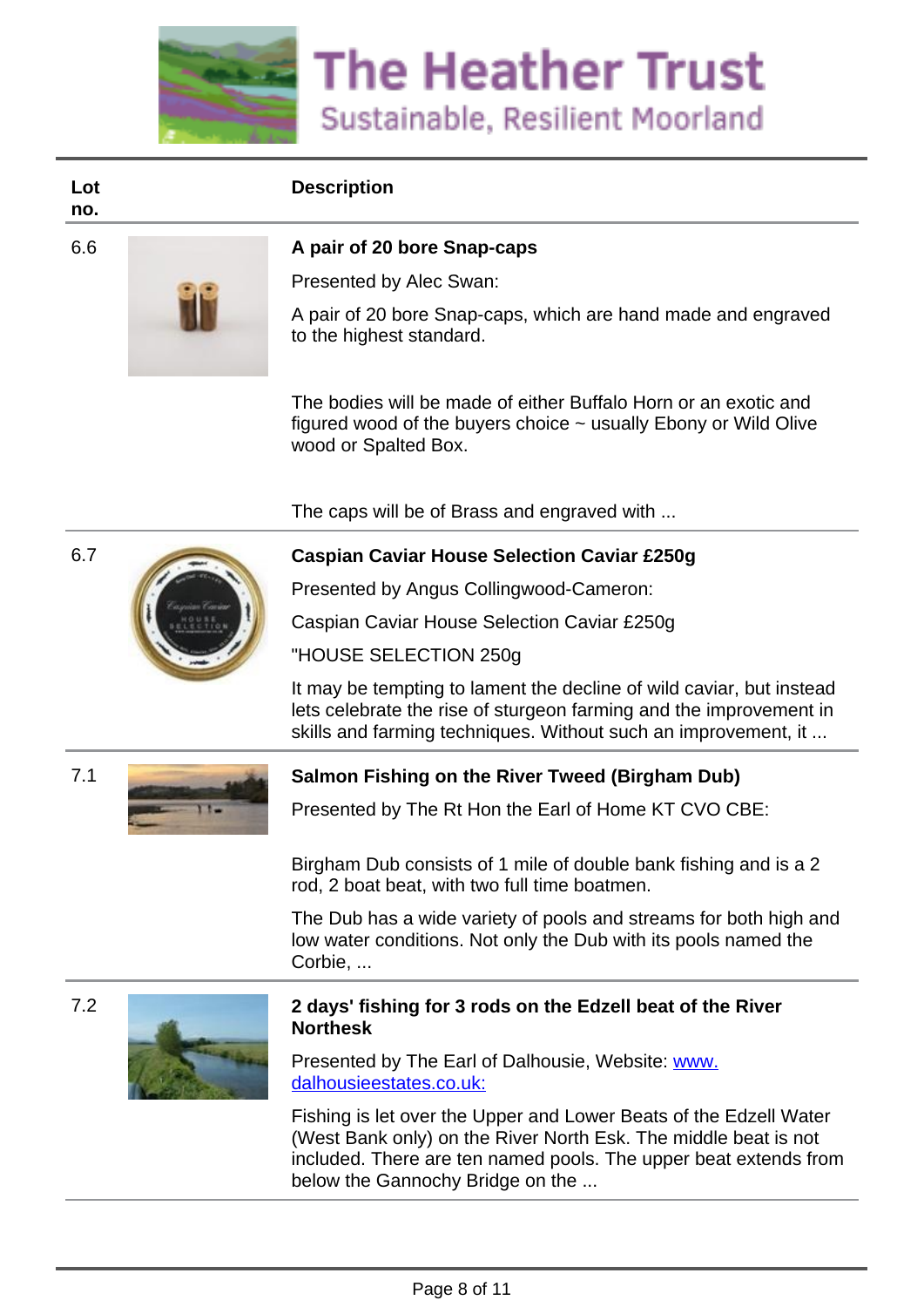

**Lot no.**



#### 7.3 **Salmon Fishing on the Shee Water, Perthshire**

Presented by Finegand Estate Ltd:

An excellent opportunity for two rods to try this small but easily fished river in beautiful scenery. This is fly only, and fishes well from June onward.

Each beat is approximately 1½ miles long. Although it is definitely classed as a spate river, fish can be caught in ...



Presented by: David Gurney:

A Day fishing for Brown Trout in a Norfolk Chalkstream, lunch included. Mid May or after 15th June.

Date by arrangement with: dqg@bawdeswell.net



#### 7.5 **Salmon and Wild Brown Trout Fishing on the River Lyon**

Presented by Alastair Riddell, North Chesthill Estate:

Two days salmon and trout fishing on the River Lyon, Perthshire to be taken, back to back, during the season.

The salmon beats alternate daily. The purchaser can fish for salmon and trout across that beat and can fish the runs across all my water ...



#### 7.6 **1 day's fishing for 2 rods on the River Nith Lower Beat, Drumlanrig Estate**

Presented by The Duke of Buccleuch. Website: [www.](http://www.drumlanrigcastle.co.uk) [drumlanrigcastle.co.uk](http://www.drumlanrigcastle.co.uk)

1 day's fishing for 2 rods on the River Nith Lower Beat. This beat is located within the grounds of Drumlanrig Estate with Drumlanrig Castle as a backdrop.

To be taken between August and November, subject to availability.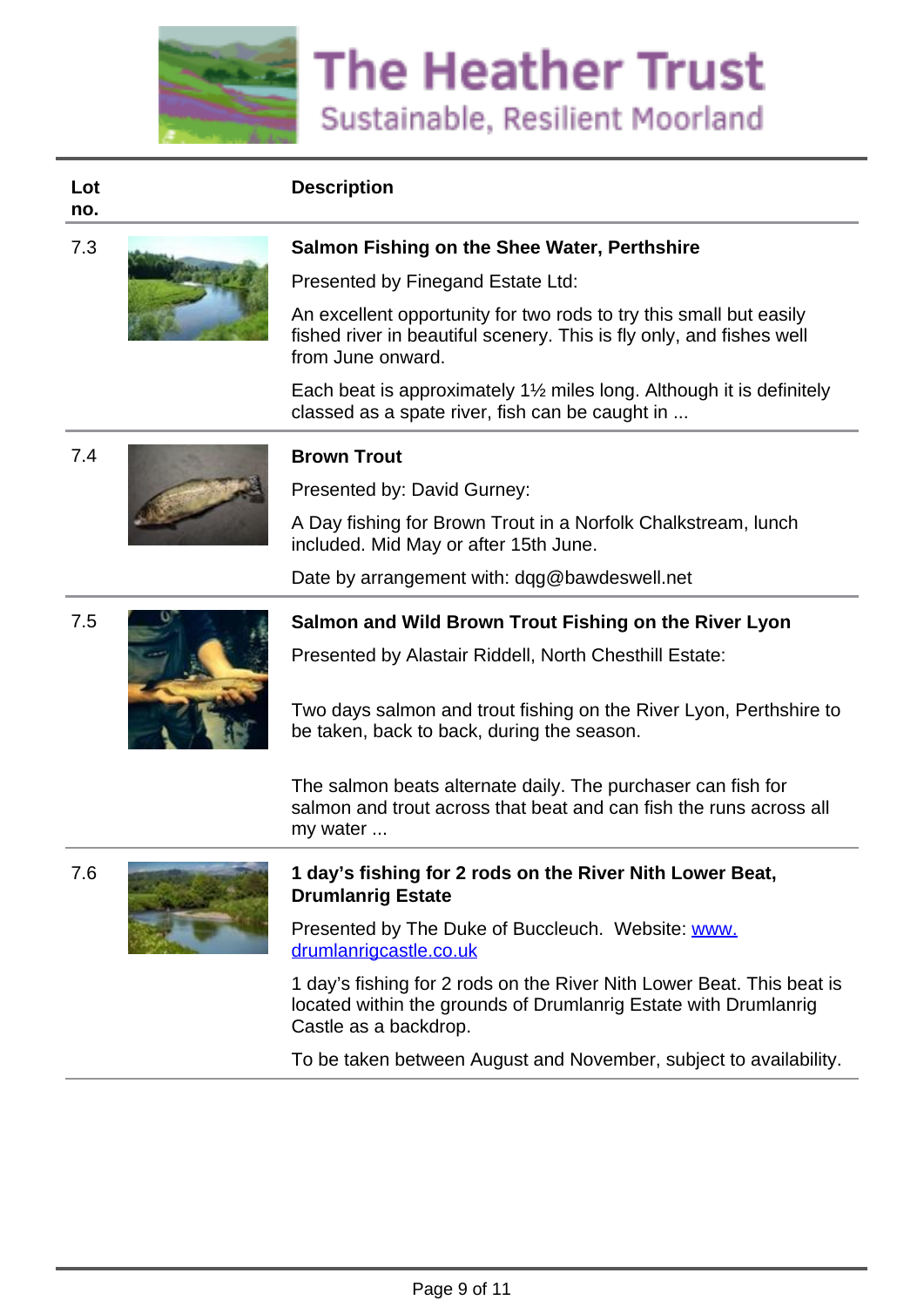

**Lot no.**



#### 7.7 **A day's haaf-netting with Sir Johnny Scott on the River Nith at Glencaple, in Dumfriesshire**

Presented by Sir John Scott, by kind permission of Lady Clare Hurd:

This is an excellent opportunity for one person to experience a day' s haaf-netting on the River Nith at Glencaple. This unique form of fishing dates back to the Vikings, the word haaf coming from the Norwegian word for heave. The ...



## 8.1 **A Day's Moorland Management Advisory Visit** A Day's Moorland Management Advisory Visit

Presented by Professor Rob Marrs, University of Liverpool and The President of The Heather Trust:

A day's consultancy visit to an area of moorland identified by the successful bidder.

Rob is a leading academic expert on moorland management with a particular emphasis on vegetation management including ...





#### 8.2 **British Moorlands Demonstration Day**

Presented by Dick Bartlett, British Moorlands. Website: www. britishmoorlands.com.

The morning will be spent counting breeding pairs of grouse using pointing dogs to find and flush the pairs which will give an indication of the shooting potential of the 2023 season. This is fascinating to watch if you ...



# 9.1 **Grouse Hawking in Ayrshire**

Presented by Greg Hutchings:

A really exciting chance to see an afternoon of grouse hawking over pointers in East Ayrshire.

A packed lunch will be provided before heading on to the hill. The opportunity will be for two people to spectate while Greg works his dog and falcon as a team.

There will also be ...